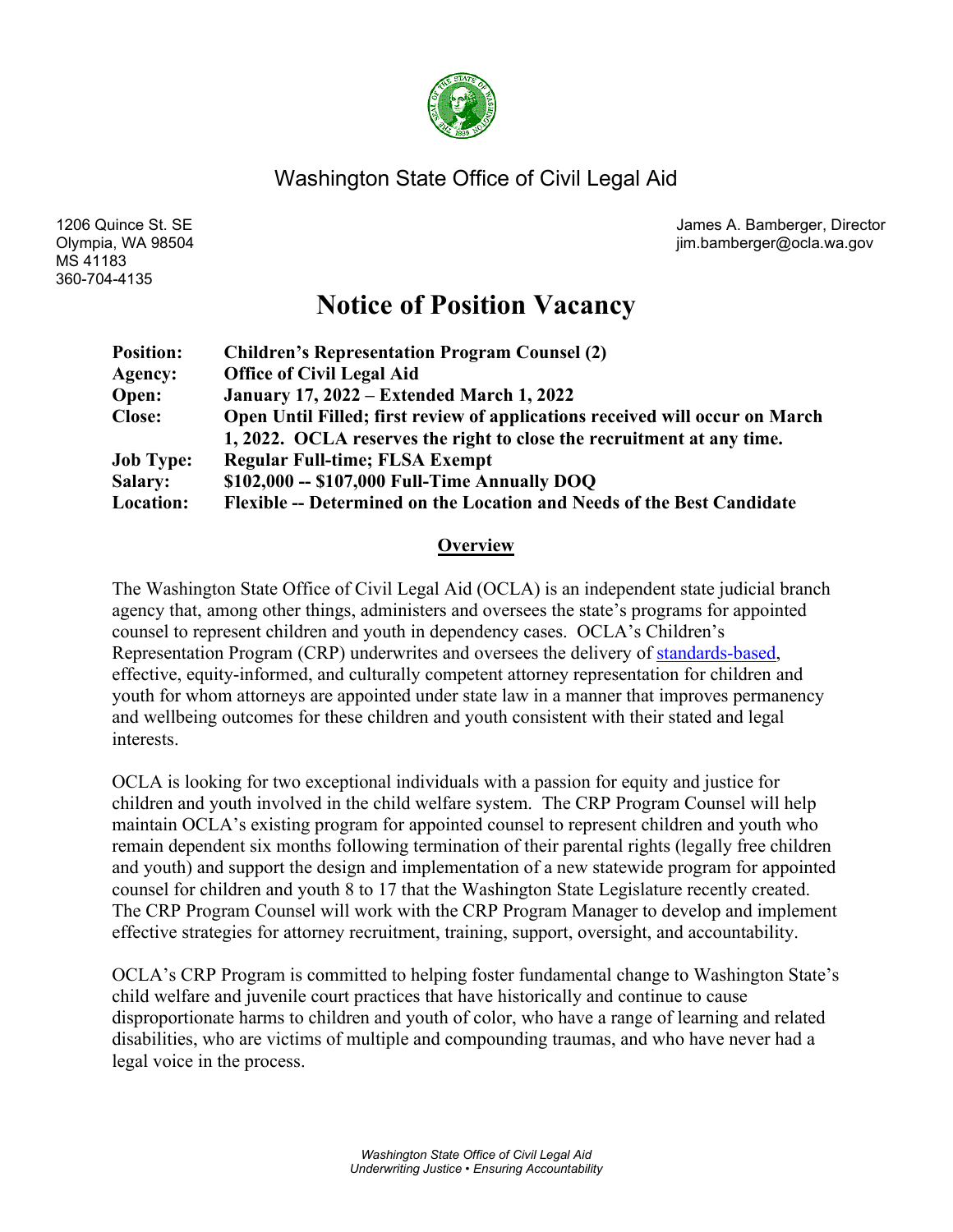## **Duties and Responsibilities**

- Work with the CRP Program Manager and OCLA's executive team to develop and implement strategies to recruit, train, support, and retain a diverse community of CRP contract attorneys.
- Work with the CRP Program Manager to monitor the performance of contract attorneys and their adherence to statewide standards for children's representation. Contract attorney monitoring functions include: biennial attorney reviews; court observations; document review; ensuring compliance with mandatory training requirements; conducting monthly reviews of contract attorney case management time and activity entries; and invoice review and approval. Some travel within Washington State will be required to fulfill these oversight duties.
- Provide technical support to contract attorneys.
- Support and facilitate the development of regional communities of CRP practice.
- Work with the CRP Program Manager to monitor, update, and maintain OCLA's CRP web pages.
- Identify and monitor trends within child welfare practice and needs of practitioners and their clients to support the CRP's child welfare and juvenile court system improvement efforts consistent with OCLA's focus on reducing disparate adverse outcomes for Black and other children and youth of color, and children and youth who identify as LGBTQ2S, are immigrants, or who are negatively impacted by social, cultural, racial, ability-based practices and biases.
- Work with child welfare and judicial system partners and stakeholders to reduce the adverse experience and improve outcomes for children and youth in care, especially those at risk of disproportionately negative harm.
- Embrace and actively participate in OCLA's internal equity and anti-racism-related efforts.

#### **Background and Qualifications**

- Juris Doctor and in good standing with the Washington State Bar Association (required)
- At least three (3) years of experience providing standards-based legal representation to children and youth in dependencies and termination of parental rights proceedings; or other substantially relevant experience (required)
- Substantial knowledge and understanding of courts, the court system, child welfare law, and standards-based legal representation of children and youth in child welfare cases (required)
- Demonstrated understanding of the impact of race, bias, discrimination, and differential treatment of communities disproportionately composed of Black, Indigenous, and people of color, individuals who identify as LGBTQ2S or other sexual minorities, individuals with disabilities, immigrants, limited English speaking persons, and others who are disproportionately overrepresented in child welfare and in the law and justice systems (required)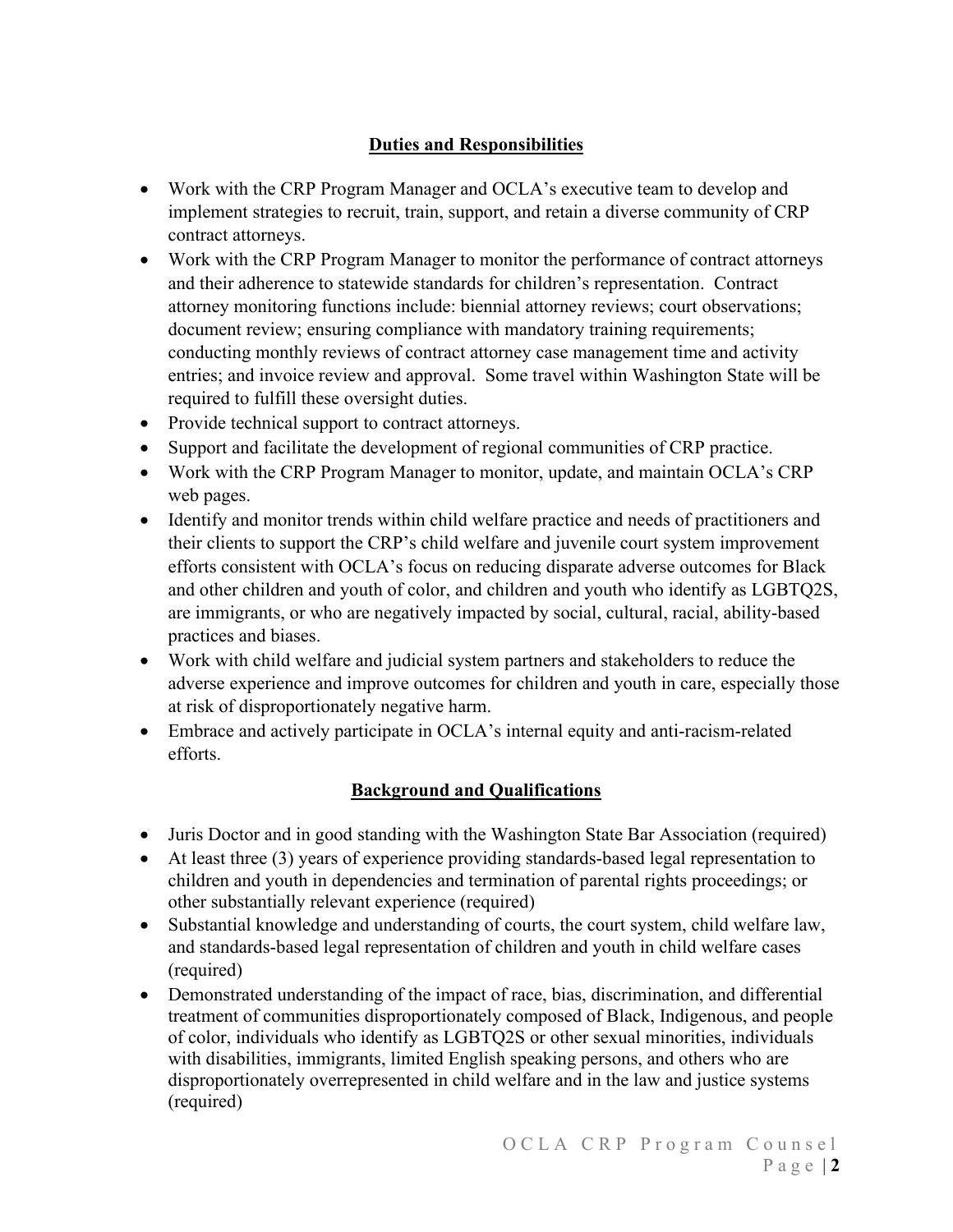- Demonstrated commitment to equity and justice for those disproportionately harmed by the law and justice system (esp. child welfare system) (required)
- Lived experience as or with children or youth involved in the child welfare system (preferred)
- Experience with oversight, data tracking, and reporting (preferred)
- Excellent written, oral, and communication skills (required)
- Proficiency with Microsoft Office Suite applications (especially Word, Excel, and PowerPoint) (required)
- Ability to quickly learn and master new software applications (required)

## **Reporting**

The Children's Representation Program Counsel will report to the CRP Program Manager.

#### **Compensation and Benefits**

| Salary:     | $$102,000 - $107,000$ Full-Time Annually DOQ                   |
|-------------|----------------------------------------------------------------|
| Benefits:   | Paid contributions to medical/dental, life insurance, and long |
|             | term disability insurance programs                             |
| Leave:      | Paid vacation and sick leave benefits                          |
| Retirement: | Paid contributions to state retirement benefits                |

## **[Click here for more benefit information](http://careers.wa.gov/working.html)**

## **Application Procedure**

Applications should be filed electronically with  $ocla@ocla.wa.gov$  and should include the subject heading **Statement of Interest Children's Representation Program Counsel.**

Submissions must include:

- A cover letter and resume outlining the applicant's credentials and professional/lived experience that is responsive to the skills and background outlined in this Notice
- A list of at least three (3) peer professional references
- A self-edited writing sample describing the outcomes of a specific project or program that the applicant has managed or been involved with as a principal
- Application for State Jobs (Word file)

**CLOSING DATE:** The announcement will remain open, and applications will be taken until the position is filled. T**he first review of applications received will occur on March 15, 2022**. OCLA reserves the right to close the recruitment at any time.